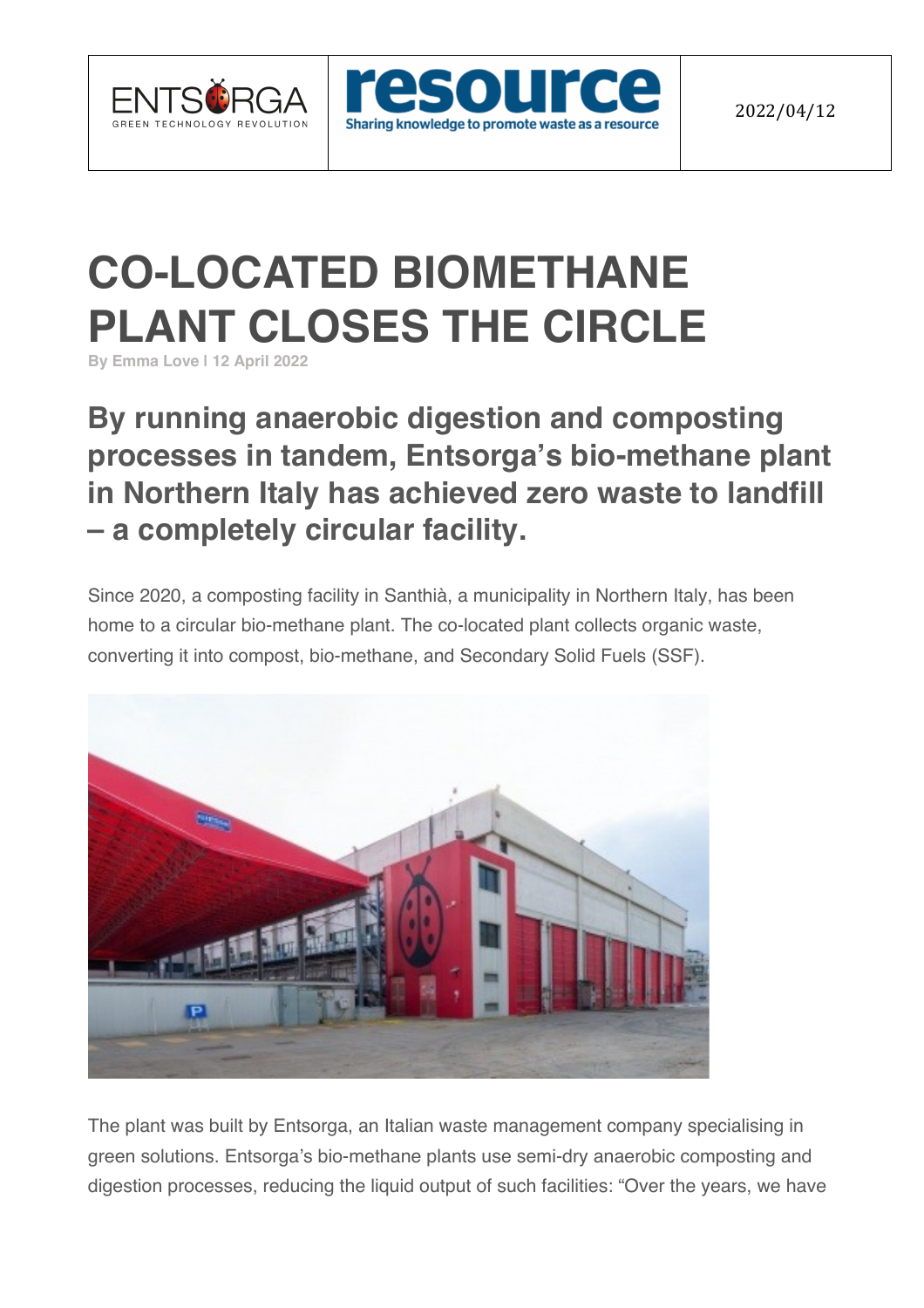



understood that the anaerobic digestion process continued to produce too much liquid waste, which was expensive to treat," explained Group President, Pier Paolo Cella Mazzariol.

He continued: "In 2019, we exclusively secured the semidry anaerobic digestion process from Zenviro Tech, further developing it based on our experience. The technology uses little water, which then completely evaporates during the composting phase. The implementation of this upgrade, combined with our composting and refining technologies, has eliminated liquid waste and made the recovery of organic waste even more efficient."

The co-located plant uses anaerobic digestion and composting in tandem. In the first phase, the organic waste undergoes mechanical treatment and biological degradation in the absence of oxygen, which produces a solid digestate. Biogas – a gas that is rich in methane – is also produced, ready to be further purified and transformed, through an upgrade system, into bio-methane ready to be inserted into the grid.

The second phase sees the digestate, mixed with a material of vegetable origin, collected using an automized bridge-crane and then subjected to a biological composting treatment. This process takes place in a close environment and is accelerated by an automatic mechanism of forced aeration, as the air, temperature and humidity are monitored. After about 40 days, the fermented mixture is refined and tested to eliminate non-compostable elements such as aggregates, plastic and glass, after which it is sent to the plant's bio cells for slow maturation, then for storage.

After a minimum period of three months from the arrival of the waste in the plant, the compost is ready to be used. 90 days is the legal minimum required for biowaste composting in Italy and ensures stability of the biomass, allowing for the elimination of ammonia and nitrate issues.

The plant's integrated treatment lines allow for increased performance levels. Water accounts for around 45 per cent of the weight of waste entering, which evaporates during the aerobic process. 20 per cent is transformed into bio-methane, with another 20 per cent transformed into quality compost. The remaining 15 per cent is mostly made up of plastics and other residues that contaminated the differentiated organic fraction. Entsorga uses a